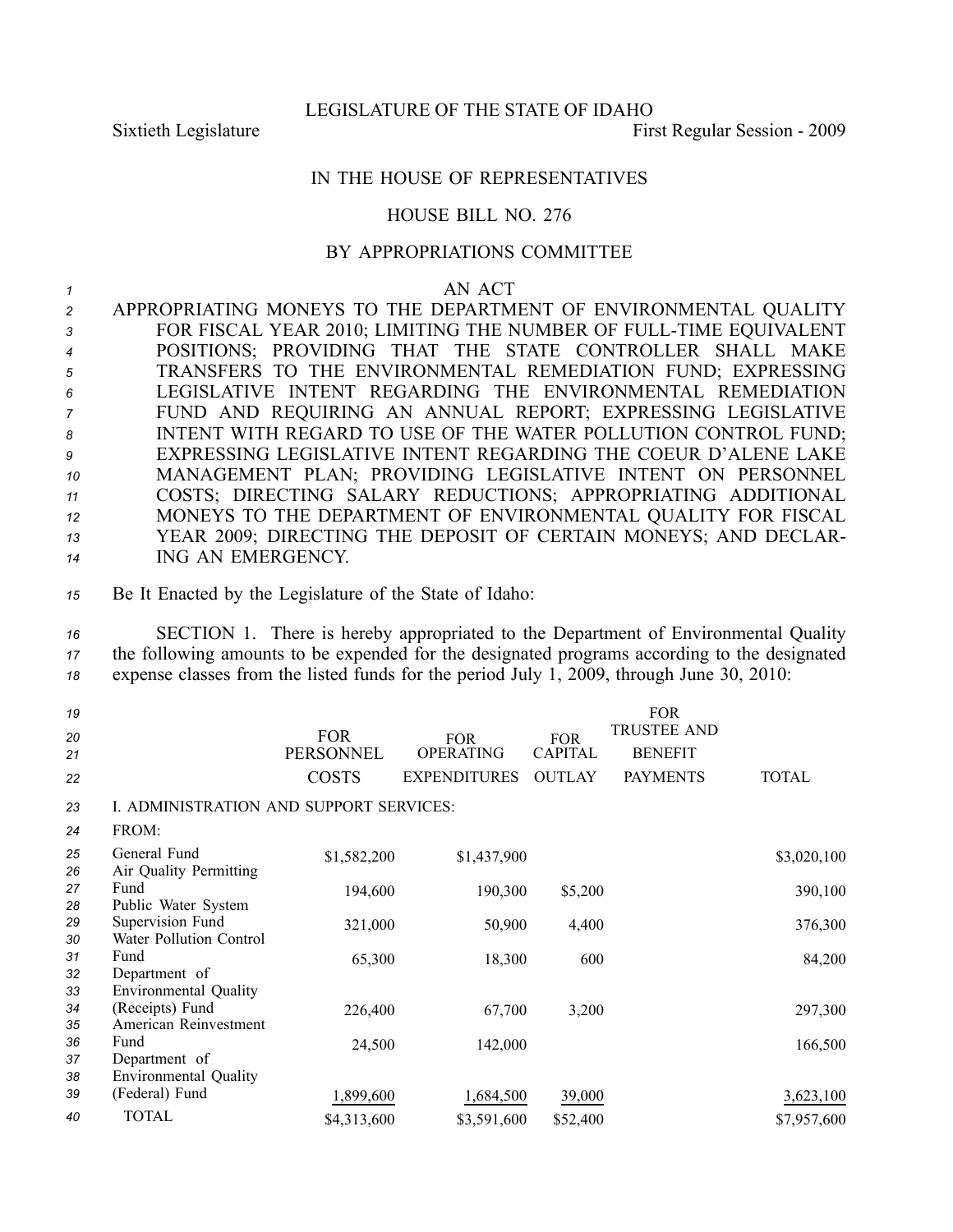| 1<br>2<br>3    |                                                       | <b>FOR</b><br><b>PERSONNEL</b> | <b>FOR</b><br><b>OPERATING</b> | <b>FOR</b><br><b>CAPITAL</b> | <b>FOR</b><br><b>TRUSTEE AND</b><br><b>BENEFIT</b> |              |
|----------------|-------------------------------------------------------|--------------------------------|--------------------------------|------------------------------|----------------------------------------------------|--------------|
| 4              |                                                       | <b>COSTS</b>                   | <b>EXPENDITURES</b>            | <b>OUTLAY</b>                | <b>PAYMENTS</b>                                    | <b>TOTAL</b> |
| 5              | II. AIR QUALITY:                                      |                                |                                |                              |                                                    |              |
| 6              | FROM:                                                 |                                |                                |                              |                                                    |              |
| 7<br>8         | General Fund<br>Air Quality Permitting                | \$2,607,300                    | \$259,600                      |                              |                                                    | \$2,866,900  |
| 9<br>10<br>11  | Fund<br>Department of<br><b>Environmental Quality</b> | 1,065,700                      | 142,700                        |                              | \$40,000                                           | 1,248,400    |
| 12<br>13       | (Receipts) Fund<br>American Reinvestment              | 179,600                        | 173,600                        |                              |                                                    | 353,200      |
| 14<br>15       | Fund<br>Department of                                 | 65,000                         | 604,000                        |                              |                                                    | 669,000      |
| 16<br>17       | <b>Environmental Quality</b><br>(Federal) Fund        | 1,184,400                      | 324,200                        | \$25,000                     | 41,400                                             | 1,575,000    |
| 18             | <b>TOTAL</b>                                          | \$5,102,000                    | \$1,504,100                    | \$25,000                     | \$81,400                                           | \$6,712,500  |
| 19             | III. WATER QUALITY:                                   |                                |                                |                              |                                                    |              |
| 20             | FROM:                                                 |                                |                                |                              |                                                    |              |
| 21<br>22       | General Fund<br>Public Water System                   | \$4,866,700                    | \$1,026,700                    |                              | \$1,094,800                                        | \$6,988,200  |
| 23<br>24       | Supervision Fund<br>Water Pollution Control           | 924,000                        | 163,200                        |                              | 336,500                                            | 1,423,700    |
| 25<br>26<br>27 | Fund<br>Department of<br><b>Environmental Quality</b> | 372,400                        | 115,500                        | \$11,400                     | 158,200                                            | 657,500      |
| 28<br>29       | (Receipts) Fund<br>American Reinvestment              | 244,700                        | 88,000                         |                              | 51,600                                             | 384,300      |
| 30<br>31<br>32 | Fund<br>Department of<br>Environmental Quality        | 30,000                         | 71,100                         |                              | 69,200                                             | 170,300      |
| 33             | (Federal) Fund                                        | 3,905,900                      | 1,619,500                      |                              | 2,683,200                                          | 8,208,600    |
| 34             | <b>TOTAL</b>                                          | \$10,343,700                   | \$3,084,000                    | \$11,400                     | \$4,393,500                                        | \$17,832,600 |
| 35             | IV. COEUR D'ALENE BASIN COMMISSION:                   |                                |                                |                              |                                                    |              |
| 36             | FROM:                                                 |                                |                                |                              |                                                    |              |
| 37<br>38<br>39 | General Fund<br>Environmental<br>Remediation (Basin)  | \$95,600                       | \$10,200                       |                              |                                                    | \$105,800    |
| 40<br>41       | Fund<br>Department of                                 | 61,700                         | 15,500                         |                              |                                                    | 77,200       |
| 42<br>43       | <b>Environmental Quality</b><br>(Federal) Fund        | 14,200                         | 403,400                        |                              | \$250,000                                          | 667,600      |
| 44             | <b>TOTAL</b>                                          | \$171,500                      | \$429,100                      |                              | \$250,000                                          | \$850,600    |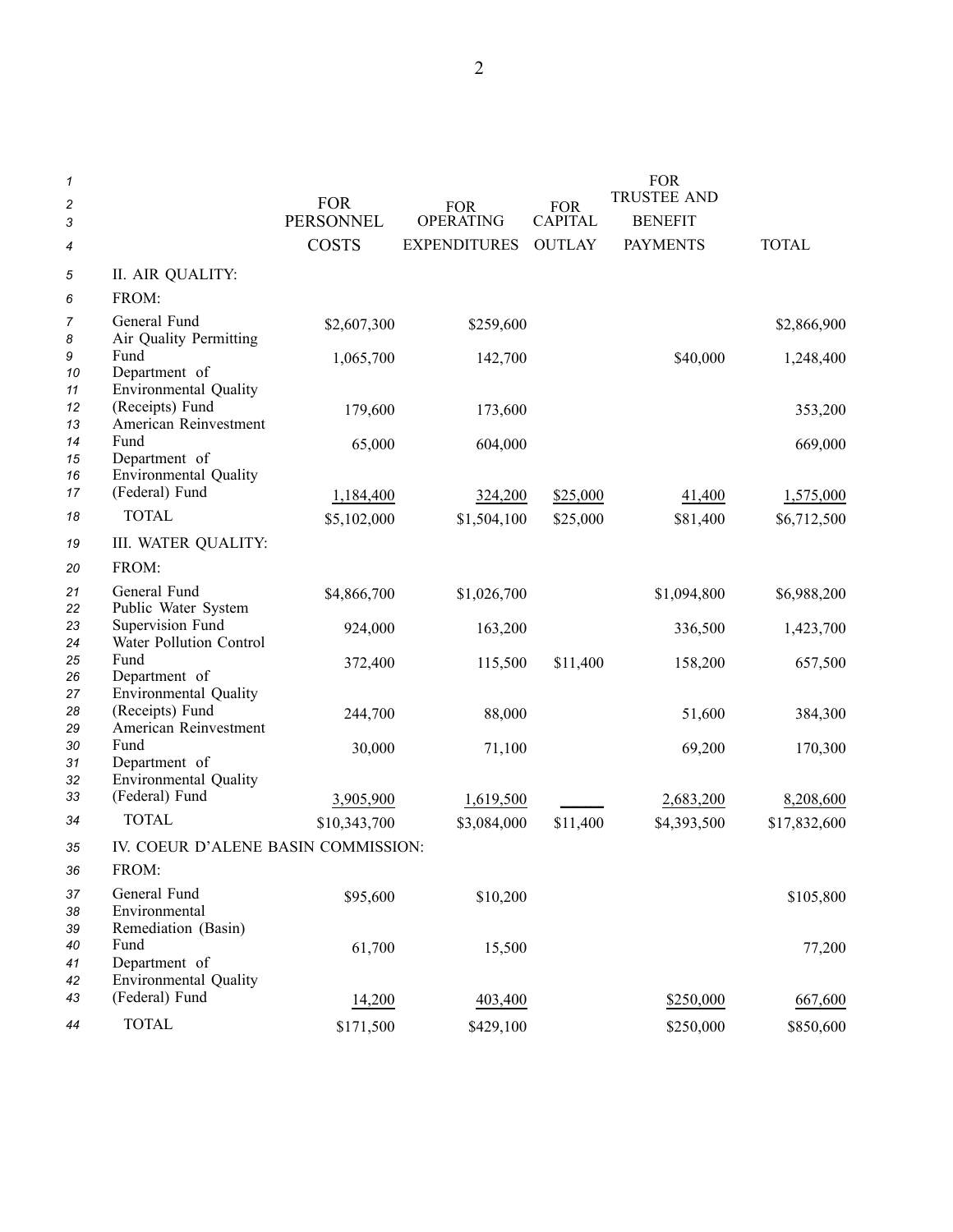| 1              |                                                                  |                  |                     |                | <b>FOR</b>         |              |
|----------------|------------------------------------------------------------------|------------------|---------------------|----------------|--------------------|--------------|
| 2              |                                                                  | <b>FOR</b>       | <b>FOR</b>          | <b>FOR</b>     | <b>TRUSTEE AND</b> |              |
| 3              |                                                                  | <b>PERSONNEL</b> | <b>OPERATING</b>    | <b>CAPITAL</b> | <b>BENEFIT</b>     |              |
| 4              |                                                                  | <b>COSTS</b>     | <b>EXPENDITURES</b> | <b>OUTLAY</b>  | <b>PAYMENTS</b>    | <b>TOTAL</b> |
| 5              | V. WASTE MANAGEMENT AND REMEDIATION:                             |                  |                     |                |                    |              |
| 6              | FROM:                                                            |                  |                     |                |                    |              |
| 7<br>8         | General Fund<br>Environmental                                    | \$2,327,200      | \$112,700           |                | \$134,600          | \$2,574,500  |
| 9              | Remediation (Box) Fund                                           | 25,600           | 76,500              |                | 25,500             | 127,600      |
| 10<br>11<br>12 | Environmental<br>Remediation (Basin)<br>Fund                     | 110,700          | 841,600             |                |                    | 952,300      |
| 13<br>14<br>15 | Department of<br><b>Environmental Quality</b><br>(Receipts) Fund | 336,800          | 439,600             |                | 51,800             | 828,200      |
| 16             | American Reinvestment                                            |                  |                     |                |                    |              |
| 17             | Fund                                                             | 380,000          | 11,192,000          |                |                    | 11,572,000   |
| 18             | Bunker Hill Trust Fund                                           |                  | 50,000              |                | 250,000            | 300,000      |
| 19<br>20       | Department of<br><b>Environmental Quality</b>                    |                  |                     |                |                    |              |
| 21             | (Federal) Fund                                                   | 3,094,900        | 16,753,400          |                | 15,500             | 19,863,800   |
| 22             | <b>TOTAL</b>                                                     | \$6,275,200      | \$29,465,800        |                | \$477,400          | \$36,218,400 |
| 23             | VI. IDAHO NATIONAL LABORATORY OVERSIGHT:                         |                  |                     |                |                    |              |
| 24             | FROM:                                                            |                  |                     |                |                    |              |
| 25<br>26<br>27 | General Fund<br>Department of<br><b>Environmental Quality</b>    | \$96,200         | \$8,700             |                |                    | \$104,900    |
| 28             | (Federal) Fund                                                   | 837,200          | 318,800             |                | \$596,900          | 1,752,900    |
| 29             | <b>TOTAL</b>                                                     | \$933,400        | \$327,500           |                | \$596,900          | \$1,857,800  |
| 30             | <b>GRAND TOTAL</b>                                               | \$27,139,400     | \$38,402,100        | \$88,800       | \$5,799,200        | \$71,429,500 |

*<sup>31</sup>* SECTION 2. In accordance with Section 673519, Idaho Code, the Department 32 of Environmental Quality is authorized no more than three hundred eighty-two and five 33 hundredths (382.05) full-time equivalent positions at any point during the period July 1, 2009, *<sup>34</sup>* through June 30, 2010, for the programs specified in Section 1 of this act, unless specifically 35 authorized by the Governor. The Joint Finance-Appropriations Committee will be notified *<sup>36</sup>* promptly of any increased positions so authorized.

37 SECTION 3. Notwithstanding the provisions of Section 39-3630, Idaho Code, the State *<sup>38</sup>* Controller is hereby directed to transfer \$1,500,000 from the Water Pollution Control Fund to *<sup>39</sup>* the Environmental Remediation (Basin) Fund for the period July 1, 2009, through June 30, *40* 2010.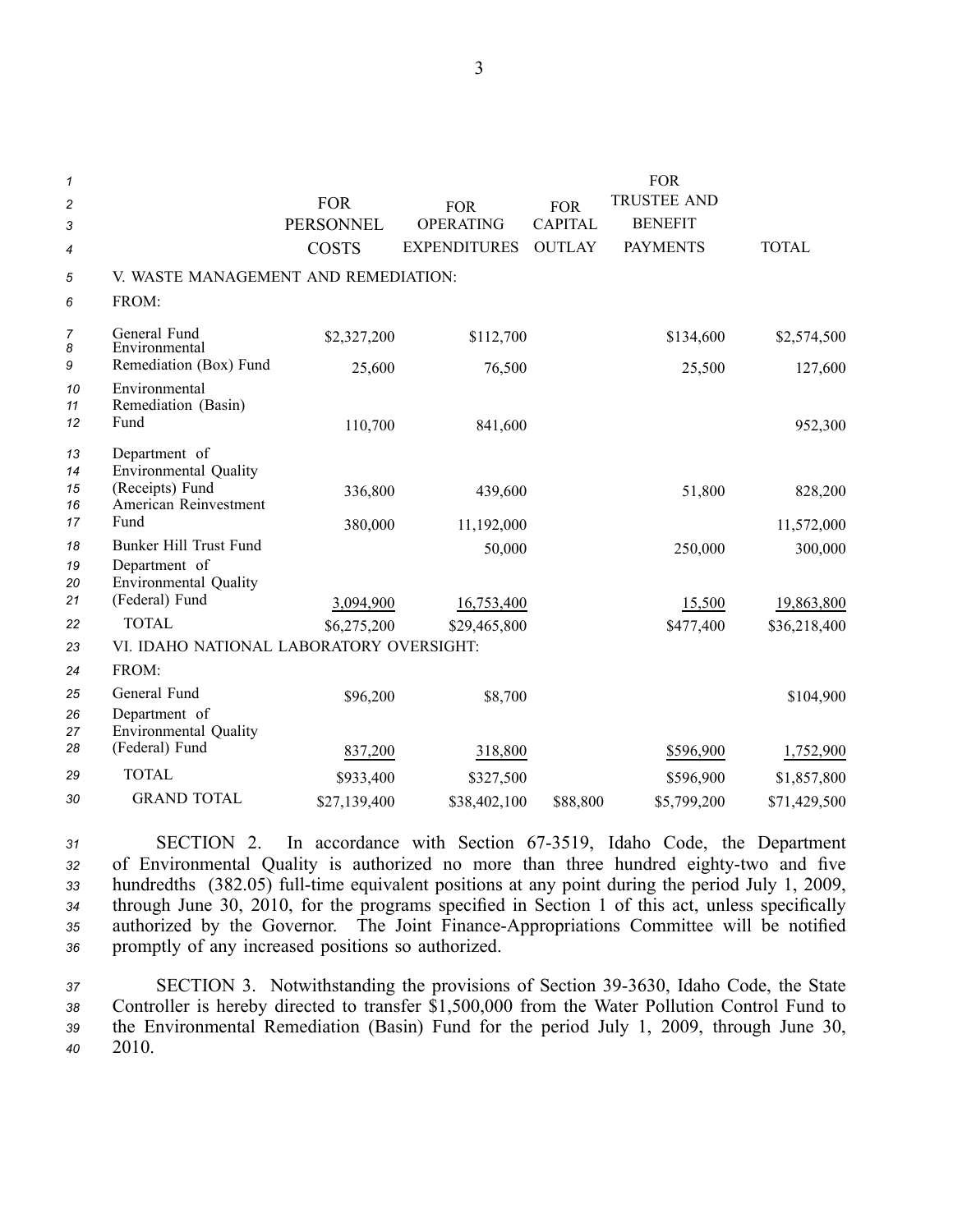SECTION 4. It is legislative intent that moneys deposited into the Environmental Reme- diation (Basin) Fund are to be used for remediation of the Coeur d'Alene Basin in accordance with the Superfund contract with the Environmental Protection Agency. The Department of Environmental Quality shall file an annual repor<sup>t</sup> each year with the Governor, the Legislature, and the Coeur d'Alene Basin Environmental Improvement Project Commission on the remedia-tion progress and the expenditures involved.

*<sup>7</sup>* SECTION 5. It is legislative intent that the appropriation of moneys from the Water 8 Pollution Control Fund in this act specifically supersedes the provisions of Section 39-3630, *<sup>9</sup>* Idaho Code.

 SECTION 6. LAKE MANAGEMENT PLAN. The water quality of Lake Coeur d'Alene is crucial to the economy of the state of Idaho. It is legislative intent that the Department of Environmental Quality work with Panhandle Area Council, Inc. to pursue grants with the U.S. Economic Development Administration to suppor<sup>t</sup> Idaho's participation in the Coeur d'Alene Lake Management Plan.

 SECTION 7. LEGISLATIVE INTENT. It is the intent of the Legislature to retain to the extent possible, our capable, quality employees who suppor<sup>t</sup> the essential services and statuto- rily authorized programs that the citizens of Idaho expect. The Legislature finds these critical essential services to be those that maintain the health and safety of our citizens and the ed- ucation of our children. While extending flexibility to the Governor and agency directors to manage the state workforce to the best of their ability during these difficult times, it remains the responsibility of the Legislature to identify priorities for the state workforce. The Legislature finds that reductions in personnel funding shall first be managed through salary reductions that impact all personnel fairly; secondly, be mitigated by the use of existing salary savings; thirdly, by using savings created by keeping newly vacated positions unfilled; fourth, by the use of fur- loughs; and lastly, as <sup>a</sup> last resort, by reducing the workforce. It is the intent of the Legislature that these policies shall be adhered to by the executive, legislative, and judicial branches to the extent allowed by law.

 SECTION 8. SALARY REDUCTION. In as much as salary reductions will save jobs; and in as much as <sup>a</sup> five percen<sup>t</sup> (5%) reduction in personnel funding may create <sup>a</sup> reduction in force; and in as much as the state as <sup>a</sup> single employer of multiple departments and agen- cies is required by law to direct across the board salary adjustments; agencies and institutions shall reduce all salaries of classified and nonclassified employees, regardless of fund source, by three percen<sup>t</sup> (3%) for fiscal year 2010, beginning on June 14, 2009, through June 12, 2010. Agencies shall use personnel cost savings, furloughs, and <sup>a</sup> reduction in force to manage the remaining two percen<sup>t</sup> (2%) in funding reductions. The Division of Human Resources shall adjust all pay schedules for the classified personnel system downward to the extent that all beginning minimum salaries are three percen<sup>t</sup> (3%) less than those in effect upon the date of passage of this law.

 SECTION 9. In addition to the appropriation made in Section 1, Chapter 284, Laws of 2008, there is hereby appropriated to the Department of Environmental Quality the following amount to be expended for the designated programs according to the designated expense classes from the listed funds for the period July 1, 2008, through June 30, 2009: